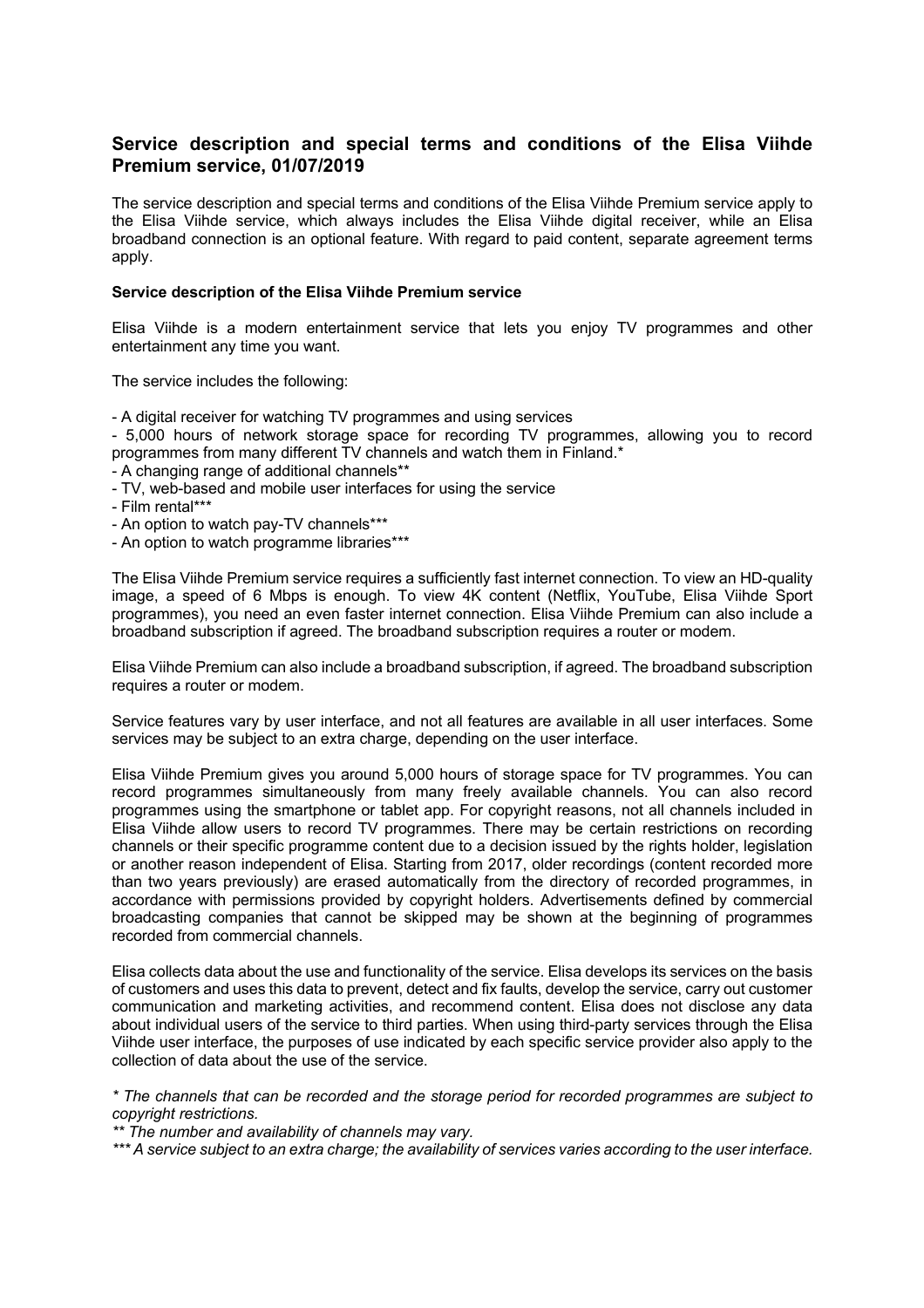# **Special terms and conditions of the Elisa Viihde Premium service**

### **1. General**

The Elisa Viihde Premium service (hereinafter "the Service") can only be used for private purposes. These cover personal use and use by people living in the same household.

In addition to these terms and conditions, Elisa's general agreement terms and conditions for consumer customers apply. If there is a conflict between the content of agreement documents, the order of precedence is as follows:

- the agreement and any campaign terms
- service-specific terms and conditions
- price list
- Elisa's general agreement terms and conditions for consumer customers

The provisions of section 5 of the general agreement terms and conditions for consumer customers regarding subscription interruptions do not apply to the Service unless the interruption concerns any broadband subscription included in the Service.

### **2. Entry into force of the agreement**

The agreement between Elisa Corporation and the customer enters into force after Elisa or its authorised representative has accepted the customer's order, or the customer has received an order confirmation. If the customer orders the Service using Elisa's online service or another remote sales channel, the service agreement enters into force once the customer has received an order confirmation, and after the customer does not exercise their right of cancellation within 14 days of receiving the order confirmation or device. However, the customer does not have any right of cancellation to the digital content of the Service after the delivery of the specific content service has been started as a result of an order placed by the customer. Digital content includes films rented from the Elisa Viihde.

### **3. Agreement period and termination of the agreement**

Unless otherwise agreed, the agreement period is 24 months, starting from the entry into force of the agreement, during which the agreement is valid as a fixed-term agreement and cannot be terminated. The customer can terminate the agreement so that it ends at the end of the fixed-term agreement period by giving notice to Elisa no later than 30 days before the end of the fixed-term agreement period. Otherwise, the agreement will continue to be valid until further notice with a period of notice of 14 days at prices in accordance with Elisa's valid price list.

Elisa has the right to terminate an agreement valid until further notice in writing with a period of notice of one (1) month.

### **4. Devices delivered with the Service and requirements for using the Service**

A terminal device (digital receiver) owned by Elisa for using the functions of the Service is delivered with the Service. The customer must return the terminal device that was delivered with the Service to Elisa after the validity of the agreement in the condition it was upon its delivery to the customer. The termination of the service and ending its invoicing require, in addition to what has been said in section 3, that the device has been returned in accordance with the instructions issued by Elisa. Devices delivered with the Service work normally as part of the Service. There may be restrictions on their functionality if they are separated from the Service. The device delivered with the Service may only work in Elisa's network, or some of its features may work better in Elisa's network.

The customer must handle all devices included in the Service with care and in accordance with delivered instructions. The customer does not have the right to open any devices or carry out any maintenance, updates or modifications without Elisa's written consent or instructions. The customer does not have the right to remove or cover any manufacturer's product logos on the devices. The customer receives a limited right of use to the software of the device. The customer does not have the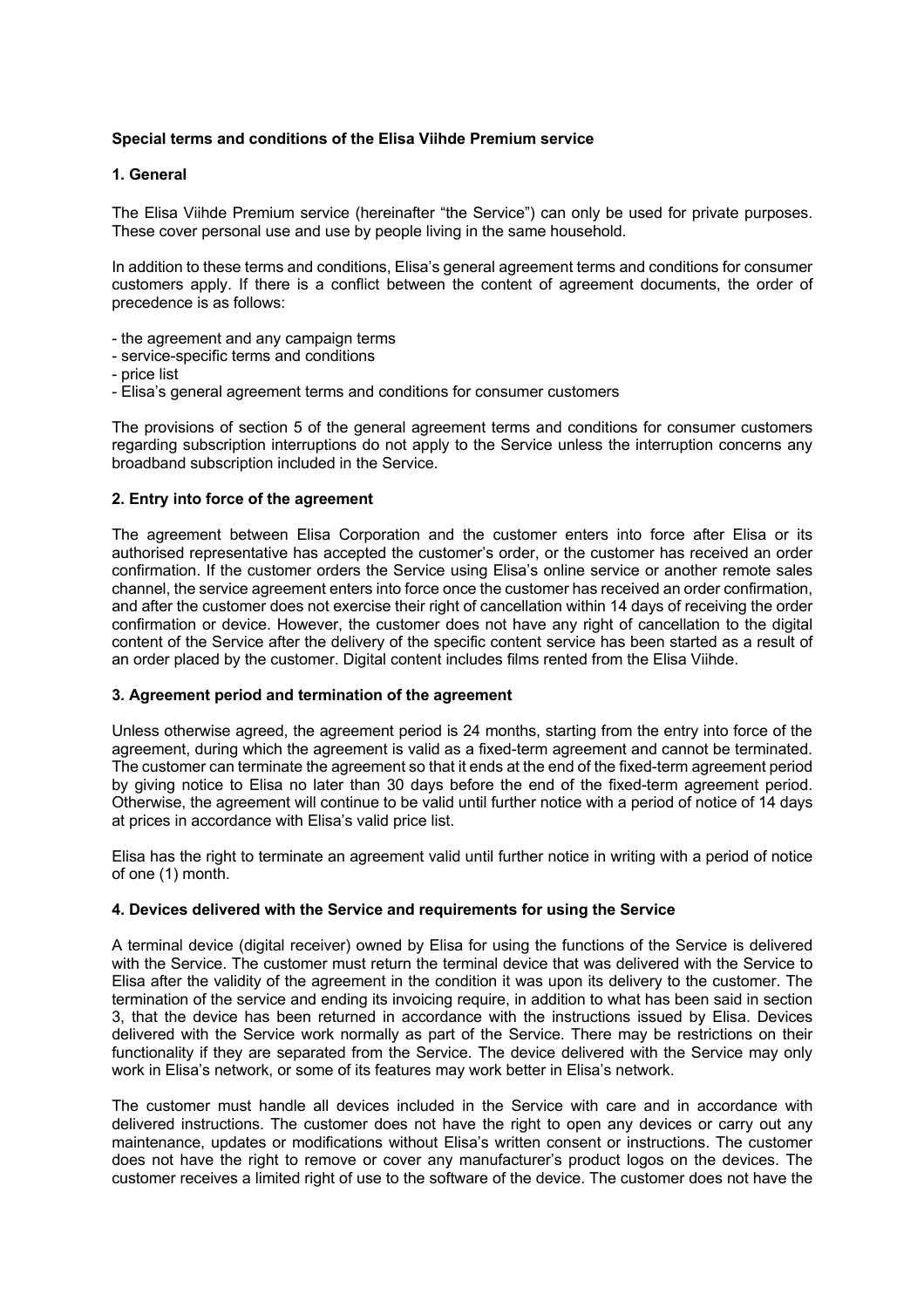right to sell, loan, give as deposit, lease out or otherwise transfer any devices included in the Service to third parties. If the device included in the Service is destroyed, misplaced or stolen, the customer is obligated to replace the device on the basis of prices in accordance with Elisa's valid price list.

The customer is responsible for the procurement of and charges for components not included in the Service, including a subscription, data transfer service or any device required to use the Service.

The Service requires an internet connection. The customer is responsible for devices related to the use of the Service, internet connections and the sufficient protection and functionality of software and its compatibility with the Service. Elisa is not responsible for any services offered by third parties, the functionality of the data network or other functional components, or their impact on the functionality of the Service.

The availability of the Service may be limited by region or device. Elisa has the right to automatically update the software included in the Service and change its settings.

### **5. Service content**

The content of the Service is defined in the service description. Elisa has the right to produce the Service in the manner it deems best, and to change the features and content of the Service or remove parts of them. Elisa is continuously developing the Service and, as a result, the content of the Service may change.

The content of the Service may also change for copyright reasons if holders of copyright do not grant rights to functions of the Service, or if they change or withdraw any previously granted rights. The use of some features of the Service is limited to Finland only.

The storage period of recordings is limited in the Service. The storage period of recordings and restrictions on channels or programme content may change during the agreement period. Elisa has the right to make any changes required by copyright holders or resulting from other reasons independent of Elisa to the maximum storage period of recordings, and restrictions on channels or programme content during the agreement period.

Advertisements from Elisa or its business partners may be displayed in the Service. TV channel advertisements, which may differ from the original advertisements, may be displayed in the customer's recordings. Skipping advertisements may be restricted.

The Service includes a notification service that regularly informs the customer of any customer benefits and special offers from Elisa and its partners. The customer will also receive notifications by text message, via email and through the user interface. Elisa can update the devices required for the Service remotely without issuing any separate notification.

Elisa can process customer, authentication and location data in accordance with valid legislation, as described in Elisa's privacy policy and the description of its customer register. Data may be disclosed when so required by law.

# **6. Development of the Service and services being tested**

Elisa is constantly developing its services. Development involves trying out and testing various technical features. The Service may include features being tested ("beta features"). Beta features may be available to the customer without any separate charge, without being part of services in accordance with the Elisa Viihde agreement. Typically, such beta features are available for a fixed term, after which they may be removed with no prior notice. The layout of the Service may change at different development stages.

Temporarily and without the customer's consent, Elisa may interrupt the provision of the Service and limit its use if a specific action is necessary for maintenance or information security. Such an interruption does not comprise an error in the Service.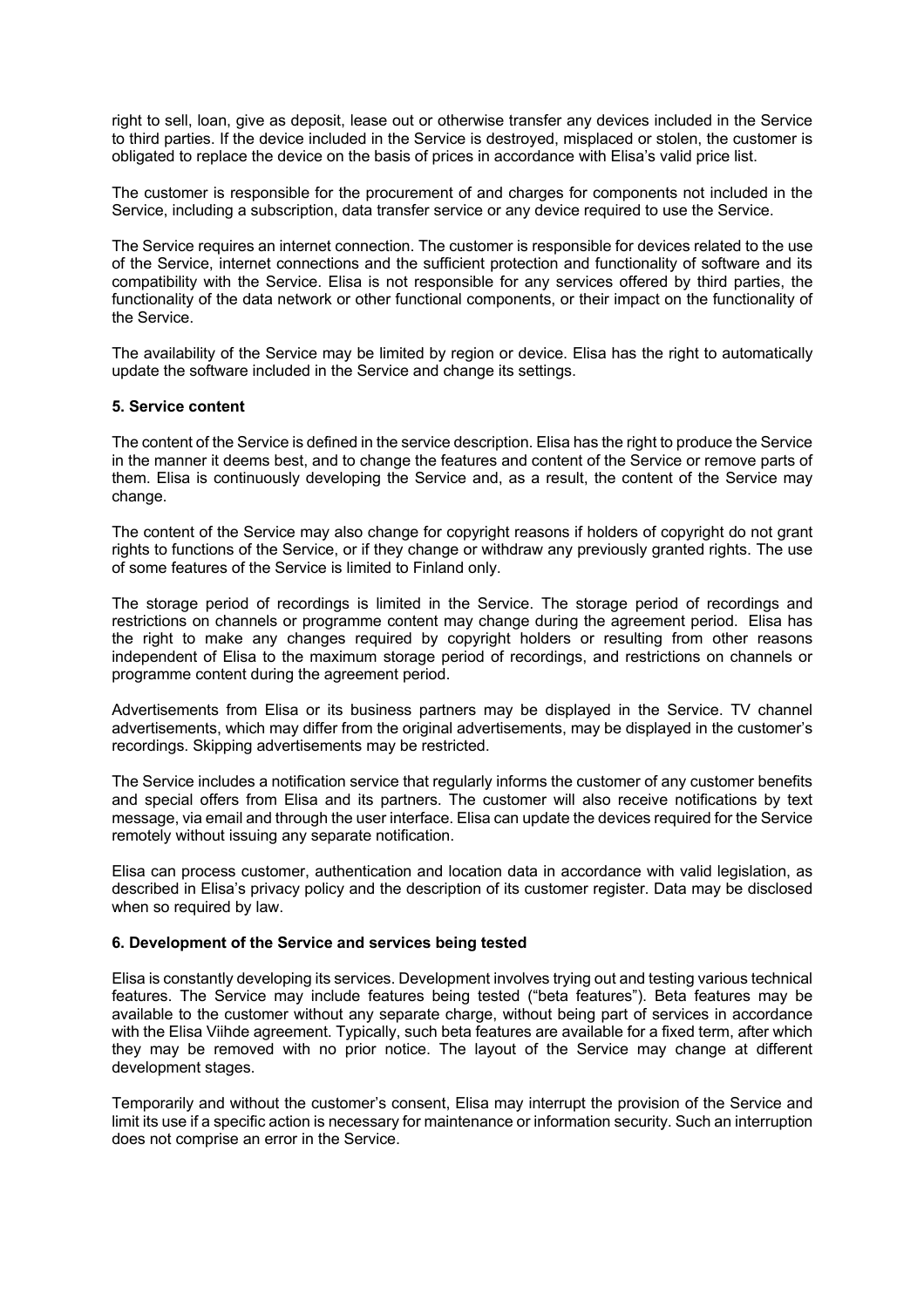# **7. Service charges and ordering additional services**

The price of the Service is defined in accordance with the price list valid at the time of entering into the agreement. In addition to the Service, the customer can order additional services subject to an extra charge. Only the customer can order additional services. The customer is responsible for any additional services ordered through the user interface and their payments. Additional services are subject to a charge that is invoiced in conjunction with the monthly bill or otherwise in conjunction with the order. The invoicing period is one (1) month.

### **8. The customer's responsibility for devices and user IDs included in the Service**

The customer's responsibility for the devices, user IDs and passwords included in the Service starts after they have been received. The user IDs and passwords included in the Service are personal, and their use is only permitted for private purposes. The customer is responsible for the proper use of the user ID and password for the Service. Handing the user ID and password over to a third party is not permitted. The customer must notify Elisa immediately if the user ID or password included in the Service has fallen into the hands of a third party.

# **9. Copyright restrictions on the Service and its use**

The Service is only intended for the customer's private use. The content of the Service cannot be displayed in public or shown to an audience. The customer cannot copy the content of the Service in breach of the legislation and terms of use, or transfer any copies to third parties. The customer cannot use the Service as part of their own service, product or business, or resell the Service delivered by Elisa.

Any intellectual property rights associated with Elisa's products and services belong to Elisa or a third party such as the software owner. Elisa provides the customer with limited rights of use to the contractual service and software delivered on the basis of the agreement as part of the Service and only for the purposes agreed upon.

If the customer is in breach of these terms and conditions, Elisa has the right to prevent the customer's access to the Service or terminate the agreement with immediate effect.

### **10. Use of data and cookies**

Elisa collects data about the use and functionality of the service. Elisa develops its services on the basis of customers and uses this data to prevent, detect and fix faults, develop the service, carry out customer communication and marketing activities, and recommend content. Elisa does not disclose any data about individual users of the service to third parties. When using third-party services through the Elisa Viihde user interface, the purposes of use indicated by each specific service provider also apply to the collection of data about the use of the service.

To make the use of services quicker and easier, and to monitor the use of services, cookies may occasionally be transferred to the customer's device, or data about how and when the Service is used may be collected by other similar technologies as part of the application used by the customer. The Customer can prevent the use of cookies by changing their browser or device settings so that the browser or device does not allow them to be stored. The customer acknowledges that preventing the use of cookies or other similar technologies may affect the functionality of the Service or prevent the use of the Service.

### **11. Other terms and conditions**

Elisa can send all written notifications concerning this agreement to the invoicing address the customer has last reported or the email address or mobile phone number the Customer has reported to Elisa, or by other purposeful means. The customer must ensure that Elisa has the customer's up-to-date contact details.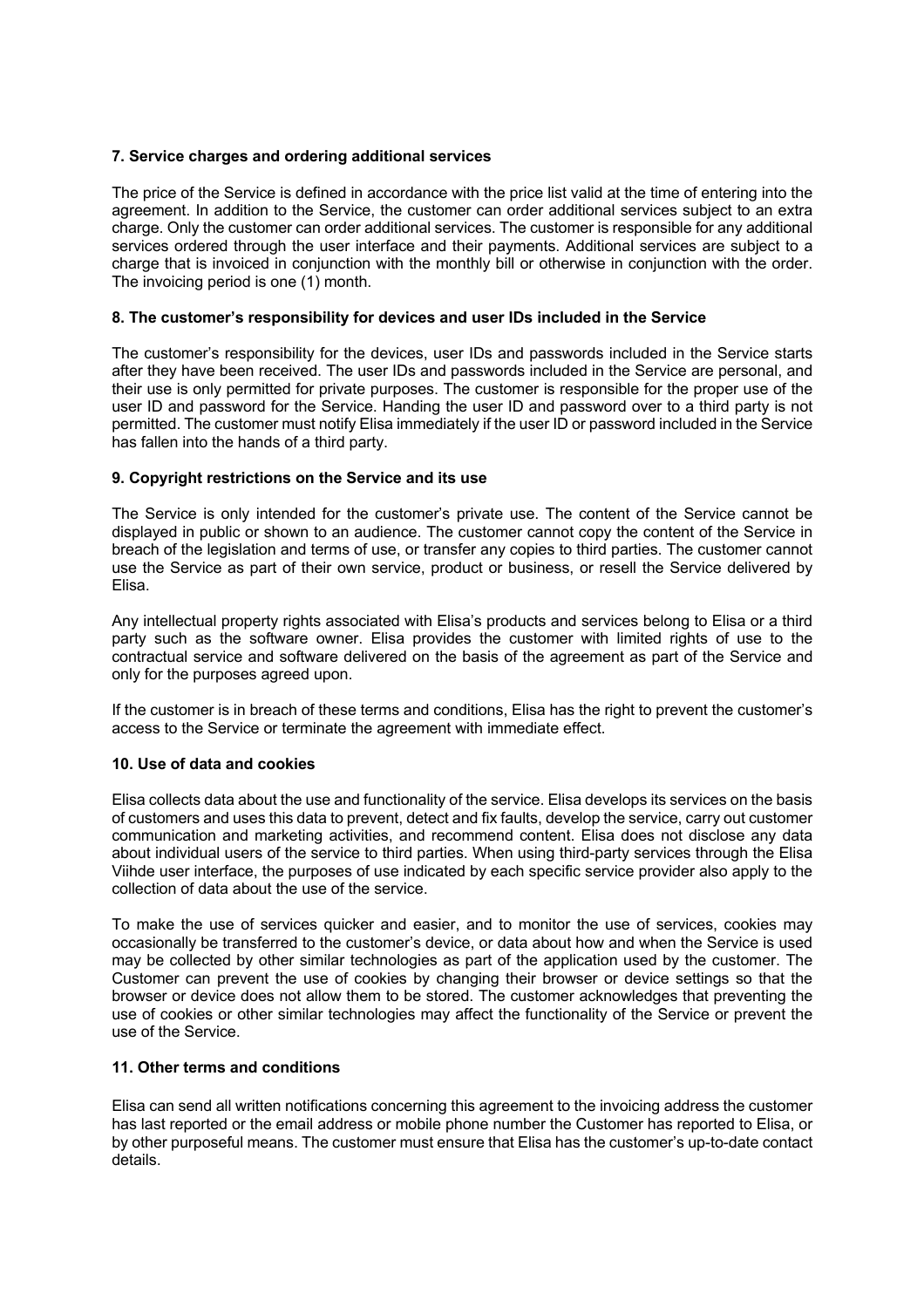# **12. Terms and conditions related to broadband subscriptions**

If the Service includes Elisa's broadband subscription delivered with the Service, the following terms and conditions also apply.

The broadband subscription is connected to the apartment via the internal network of the premises. Customers connect to the network from an antenna outlet, telephone outlet or other access point. If the telephone network is used, a filter is needed to prevent disruptions when the broadband service and telephone are used at the same time. The customer is responsible for the internal network of the property or apartment. A device with a broadband connection will be provided with a public IP address (no IPv6 support) for a fixed term. Up to five IP addresses can be used simultaneously in a broadband subscription.

The connection speed of the subscription varies according to connection speed categories. The connection speed is described using minimum, normal and maximum speeds. The normal speed is approximately 90 per cent of the maximum speed of the connection, i.e. the actual speed is 90 per cent of the maximum in a four-hour period. The actual connection speed may be higher than the stated maximum speed.

The actual connection speed depends on the selected service, the internal network of the premises, disturbance levels, the terminal device characteristics and the network load, among other things. The connection speed may also be affected by a high usage volume of internet services, the performance of equipment allocated to the services, loads caused by virus protection and firewall services or other software, or the use of a wireless local area network connection.

| <b>ADSL</b>                                                                                                                        | Downstream speed |               |                    | Upstream speed |               |                    |
|------------------------------------------------------------------------------------------------------------------------------------|------------------|---------------|--------------------|----------------|---------------|--------------------|
| <b>Speed category</b>                                                                                                              | <b>Maximum</b>   | <b>Normal</b> | <b>Minimu</b><br>m | <b>Maximum</b> | <b>Normal</b> | <b>Minimu</b><br>m |
| 8/0.8M                                                                                                                             | 8                | 7.2           | 5.6                | 0.8            | 0.7           | 0.5                |
| 12/0.8M                                                                                                                            | 12               | 10.8          | 8.4                | 0.8            | 0.7           | 0.5                |
| 16/0.8M                                                                                                                            | 16               | 14.4          | 11.2               | 0.8            | 0.7           | 0.5                |
| An LLC frame of bridging protocols according to the IETF RFC 2684 standard and ADSL2+ line rates<br>specified in G992.5 ANNEX A/M. |                  |               |                    |                |               |                    |

**Connection speeds (Mbit/s) and technical requirements for terminal devices of Elisa Saunalahti Laajakaista, Saunalahti Kotikuitu and Saunalahti Korttelikuitu subscriptions**

| Cable modem           | Downstream speed |        |                    | Upstream speed |               |              |  |
|-----------------------|------------------|--------|--------------------|----------------|---------------|--------------|--|
| <b>Speed category</b> | <b>Maximum</b>   | Normal | <b>Minimu</b><br>m | Maximum        | <b>Normal</b> | Minimu<br>m. |  |
| 100/10M               | 100              | 90     | 70                 | 10             |               |              |  |
| 250/20M               | 250              | 225    | 175                | 20             | 18            | 14           |  |
| 1000/50M              | 1000             | 900    | 500                | 50             | 45            | 35           |  |

EuroDOCSIS 3.0 standard, support for at least twenty-four (24) downstream and eight (8) upstream channels. The MAC address, manufacturer and model of the device must be given to Elisa (if the supplier is other than Elisa).

| <b>VDSL2</b>          | Downstream speed |               |                    | Upstream speed |               |                     |
|-----------------------|------------------|---------------|--------------------|----------------|---------------|---------------------|
| <b>Speed category</b> | <b>Maximum</b>   | <b>Normal</b> | <b>Minimu</b><br>m | <b>Maximum</b> | <b>Normal</b> | <b>Minimu</b><br>m. |
| 30/5M                 | 30               | 27            | 21                 | 5              | 4.5           | 3.5                 |
| 50/10M                | 50               | 45            | 35                 | 10             | 9             |                     |
| 75/10M                | 75               | 68            | 53                 | 10             | 9             |                     |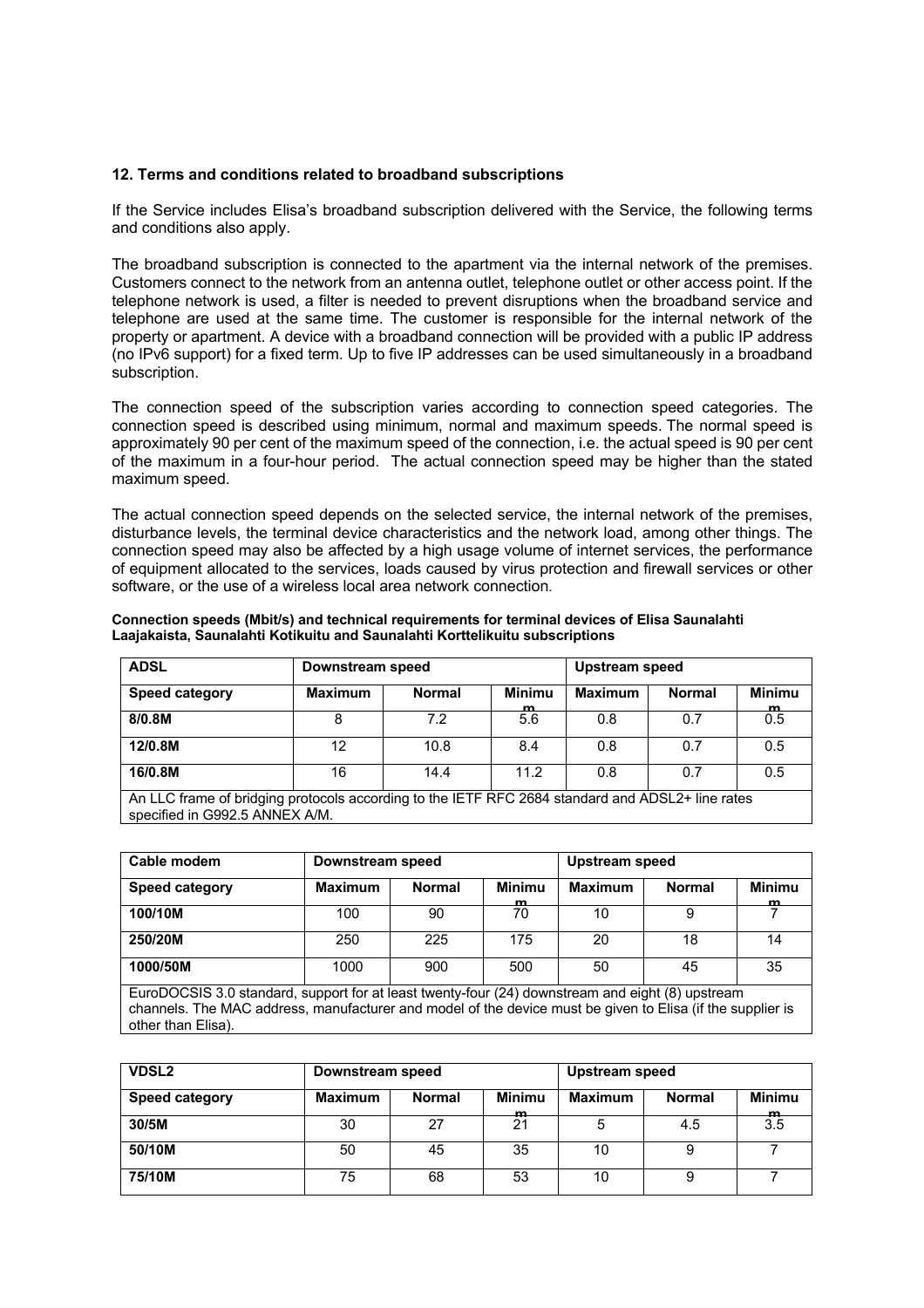| 100/10M                                                                                                   | 100 | 90 | 70 | 10 |  |  |  |
|-----------------------------------------------------------------------------------------------------------|-----|----|----|----|--|--|--|
| l ITU-T G.993.2 VDSL2 profile 17a, VDSL band plan 998, G.Vector support (G.993.5), SRA (seamless rate     |     |    |    |    |  |  |  |
| adaptation), INP (up to a value of two (2)), ITU G.998.4 G.inp data packet retransmission, PTM mode, UPBO |     |    |    |    |  |  |  |
| (uplink power back-off) and DPBO (downlink power back-off).                                               |     |    |    |    |  |  |  |

| <b>Ethernet</b>                                     | Downstream speed |               |                     | Upstream speed |               |                    |
|-----------------------------------------------------|------------------|---------------|---------------------|----------------|---------------|--------------------|
| <b>Speed category</b>                               | <b>Maximum</b>   | <b>Normal</b> | <b>Minimu</b><br>m. | <b>Maximum</b> | <b>Normal</b> | <b>Minimu</b><br>m |
| 100/10M                                             | 100              | 90            | 70                  | 10             | 9             |                    |
| 100/50M                                             | 100              | 90            | 70                  | 50             | 45            | 35                 |
| 250/50M                                             | 250              | 225           | 175                 | 50             | 45            | 35                 |
| 1000/100M                                           | 1000             | 900           | 500                 | 100            | 90            | 50                 |
| IEEE802.3 - 2015, 10/100/1000Base-T autonegotiation |                  |               |                     |                |               |                    |

If necessary, Elisa can update the software and settings of a terminal device connected to the network, as well as gather measurements that are used to develop the quality of the Service. Elisa has the right to manage the terminal device connected to the network in order to ensure service availability. The safe use of the Service requires using virus protection and firewall software, and taking care of information security and updates of the hardware and software used.

In addition to what is stated in general agreement terms and conditions, and other terms and conditions applied to the agreement, the delivery requires that the property or apartment is located in a coverage area defined by Elisa, the property or apartment is connected to a communications network, and the network has free capacity. If the delivery of the subscription requires modifications to the internal network of the property or apartment, Elisa has the right to charge a fee in accordance with the valid price list.

The customer does not have any right to distribute the broadband connection outside their household. In addition to what is stated in the general agreement terms and conditions, Elisa has the right to restrict the use of the Service if the customer's unusual use of the network presents a risk of network congestion for other customers, or unusual or temporary network congestion.

Furthermore, Elisa has the right to close the Service or restrict its use temporarily if any traffic, hardware or software that endangers or disrupts data traffic is detected in the Service. Often, data traffic is endangered or disrupted due to malware, but it may also be caused, for example, by a server used for DoS attacks. The service can be reactivated through Elisa's customer service.

In addition, Elisa has the right to control traffic in its network, for example, in order to carry out services, to reduce the impact of congestion or to avoid network overloading. Traffic is controlled according to traffic type (e.g. streaming, P2P file sharing, VoIP).

Traffic is controlled in the network due to high and often unpredictable variation in traffic volumes, which may result in temporary congestion in different parts of the network. Mechanisms of traffic control are used for congestion management to ensure that critical applications and services continue to work reliably in these situations.

These mechanisms mainly have minor impact on customers (e.g. temporarily lower speeds or increased lag), mainly occurring during network congestion. This impact is typically the result of network failures or external disturbances, such as DoS attacks.

Traffic control mechanisms include traffic queueing, prioritisation, and reduction and congestion signalling to customer applications. These mechanisms are used automatically, and their dynamic impact cannot be estimated in detail or on an application-specific basis. The impact of traffic control on customers, regardless of the application or service, is kept at minimum by continuously monitoring the performance of, and traffic in, the network and its parts, by optimising traffic flows, and by increasing network capacity.